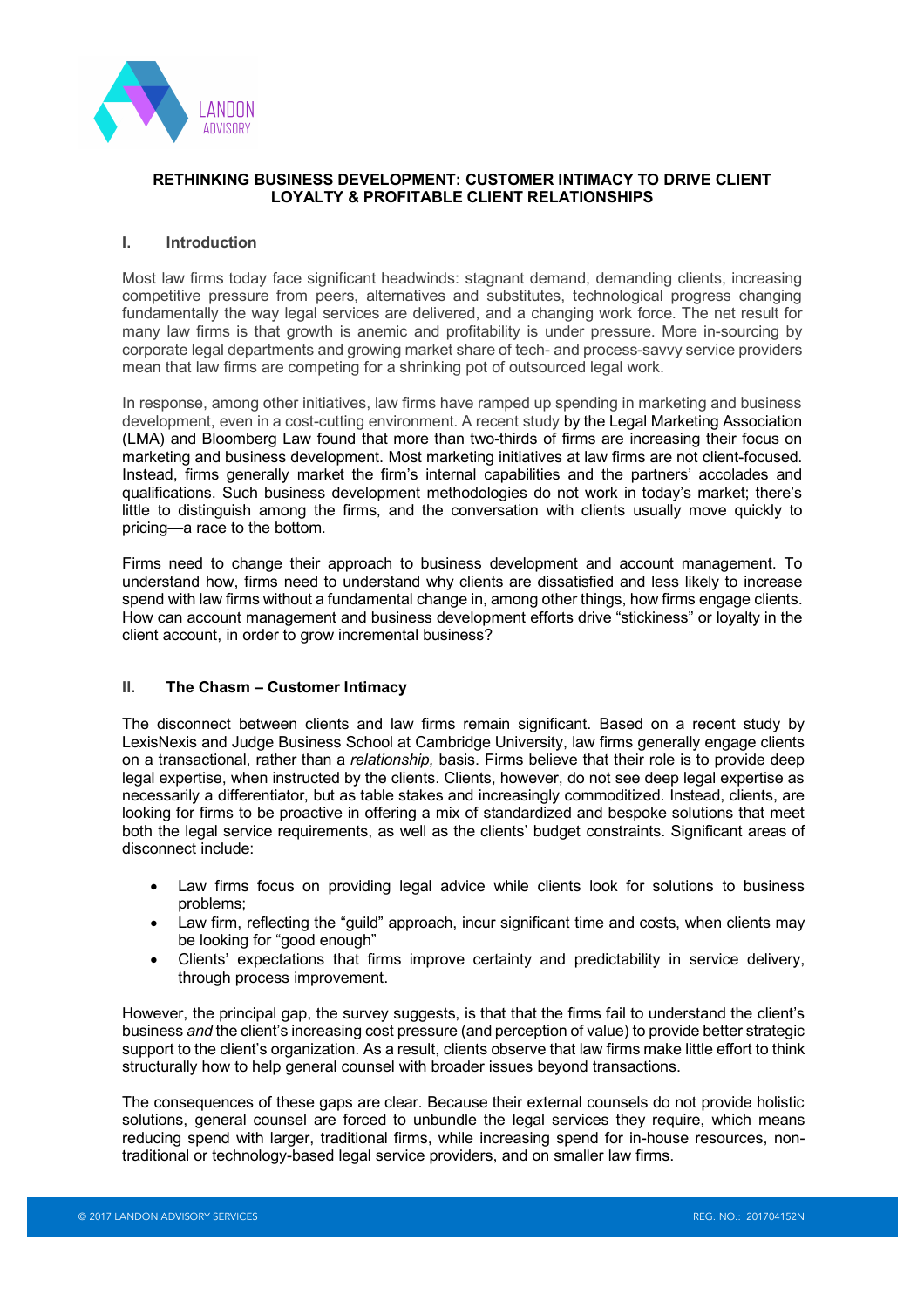### **III. Client Requirements**

What are the pain points of general counsel (**GC**) and her legal teams (**LD**)?

LD's face key *internal* challenges:

- As businesses become more complex, LD's need to have the right coverage and strategic focus to contribute to their companies' *competitive advantage*, while continuing to perform key governance and compliance functions.
- CEO's and CFO's are requiring more transparency in the LD's financial operations (e.g., budget justifications) and, as with other functions, LD's are under severe pressure to be cost efficient and often "to do more with less".
- Internal clients demand that in-house lawyers add value by being commercial, practical and strategic to achieve strategic business and commercial goals. These demands require inhouse lawyers to obtain and exercise skills and competencies that may be new to them.

The *external* environment presents additional challenges to LD's. GC face difficult resourcing decisions in deciding how to use external and internal resources, as well as technology. Law firms continue to resist change to provide real value to clients. In addition, there is an increasing array of different legal services providers—from legal process outsourcers, body shops, boutique law firms as well a rapidly expanding universe of technology and tools available.

Many GC's do not have the experience or skills, nor the time, to study, assess and address these challenges and decisions. There's real opportunity for a law firm to provide insight and recommendations to LD's and their GC—where to play, coverage, operational excellence, resourcing strategies and human capital development. This in turn will generate additional revenue opportunities for that law firm.

#### **IV. Rethinking Business Development and Account Management**

*"The lawyers who have the highest loyalty and who best understand their clients' businesses are the ones that take the time to be relentlessly inquisitive about their clients' needs."*

In order to be positioned as a trusted advisor, firms must market and deliver business solutions, rather than just legal services. Firms therefore must be focused on the clients' business requirements. There are *three* levels of business knowledge, and many external counsels misunderstand this concept. Many firms market themselves as knowing the clients' business because of the firm's knowledge of the client's industry—e.g., banking, oil and gas, etc. That is not what clients mean when they say their external counsels don't know their business. Some counsels are more proactive and get to know the actual business of their clients, including business strategies, competitors, financial performance, etc. That is an improvement, but often not enough. The third level of business knowledge is *the business of the GC and her LD*—what areas on which that team is providing advice (e.g., sales, procurement, HR, real estate, compliance, etc.), the profile mix of who's providing that advice, the infrastructure that the team requires, the budget of the team, the mix of the spend, regional coverage, etc. Unless, a firm understands the LD's business at such detailed level, it is not possible for the firm to provide any meaningful solution to solve the general counsel's pain points.

Therefore, firms must rethink account management practices in order to reframe the conversations with general counsel and move beyond the traditional vendor relationship. Firms will need to develop the capability to engage the GC to (i) understand the business of the GC (and not just of the company) and (ii) provide recommendations and input on the detailed operations of the LD. Those recommendations naturally will include a discussion of how the firm can provide services (at the right cost level) to enable the client's LD to do what it needs to do, within the LD's budget, to help the LD's company achieve its strategic and business goals.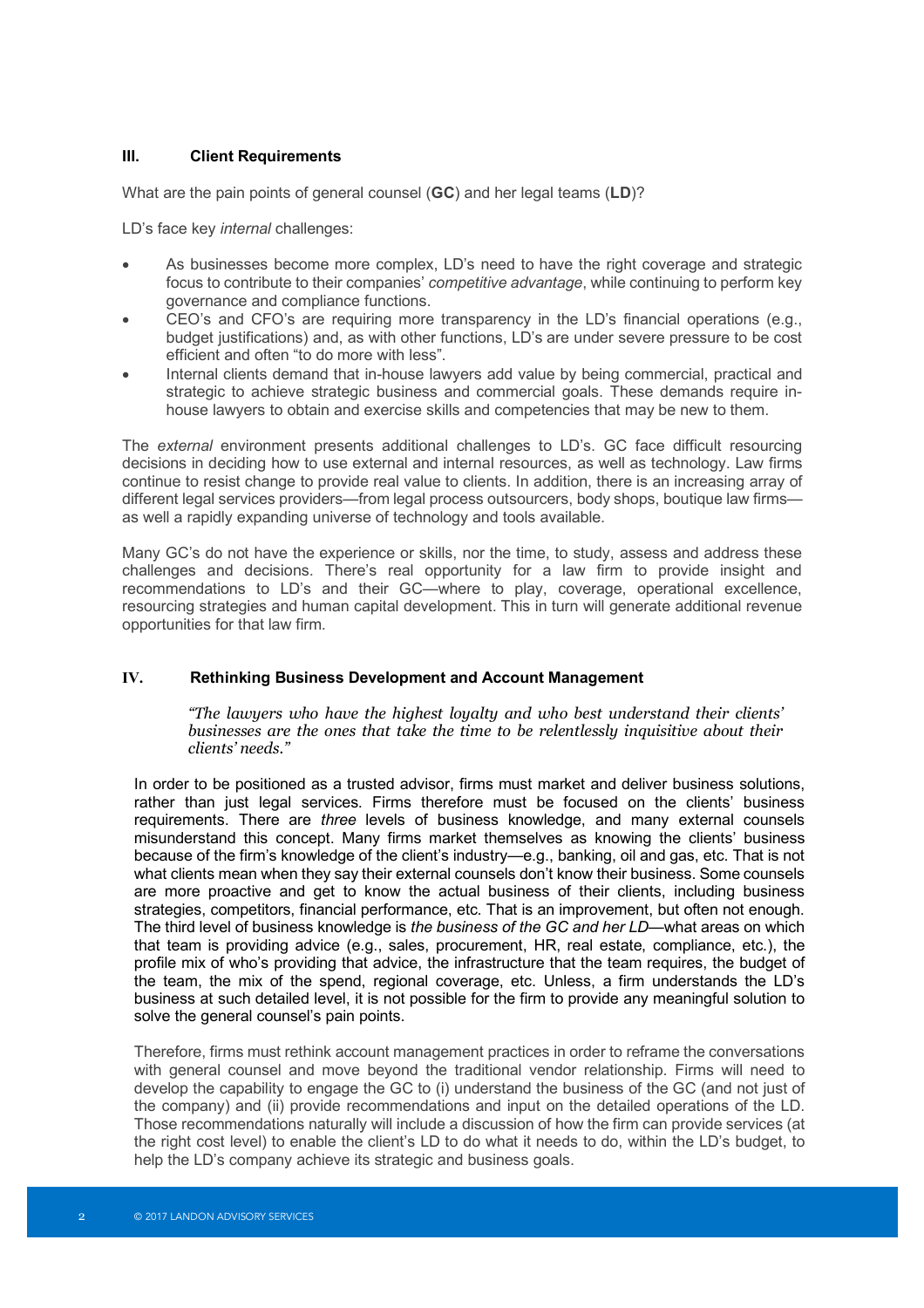In other words, the firm needs the capability and skills to conduct a consultancy or assessment exercise to understand the business of the GC, and to provide recommendations on a *matrix of solutions* for the GC to consider. These solutions will consider areas that will need to be standardized and where bespoke legal services are appropriate, and who should be providing them (e.g., in-house resources, law firm resources, outsourced services, technology-based services, contractors, non-non-lawyers, management services, etc.). As important, the firm will need to develop offerings and pricing practice appropriate for the type of services where the firm thinks it can provide value to the GC.

These are some areas to consider. Not all of these are appropriate for all firms (given their strategic direction, current capabilities and investment appetite), but are some initial ideas about how this consultancy capability can be structured:

### A. Client Engagement

- a. Selection of key client accounts, which have good level of trust and good working relationship with the relationship partner
- b. Consultant(s) to work closely with relationship partner on key accounts to understand the legal services and cost constraints of the general counsel and her team, and to provide recommendations to the general counsel.

### B. Assessment

There are *four* potential categories of assessment and consultancy activities:

# *1. Strategy and Coverage*

- Coverage and strategy assessment and recommendations, based on the company's strategic and business goals, and risk assessment
- Organization design (business-aligned), including coverage, management structure, and population profile required to drive the LD's strategy and provide consistent delivery by practice area
- Service "agreements" with business setting out role of legal representatives on business leadership teams, rules of engagement to obtain legal support and, where appropriate, service levels.

# *2. Resourcing Strategy & Spend Management*

- Assessment and recommendations of resourcing choices and decisions (internal and external), based on assessment on value, risk and complexity of work
- Demand and budget planning for "run-rate" requirements and "extra-ordinary" or one-off projects
- Consistent work allocation across LD and work partners, with ability for flexible sourcing
- Major spend areas consolidated and resourced
- Regular reports and analytics of spend
- Terms & conditions and billing guidelines, and consistent methodology of invoice review
- Procurement of legal and other services, including development of engagement and, where appropriate, tendering processes.

# *3. Operations and Infrastructure*

- Assessment and recommendations, and preparation, of legal or business processes and policies
- Assessment and recommendation, and preparation, of key contract templates
- Project management